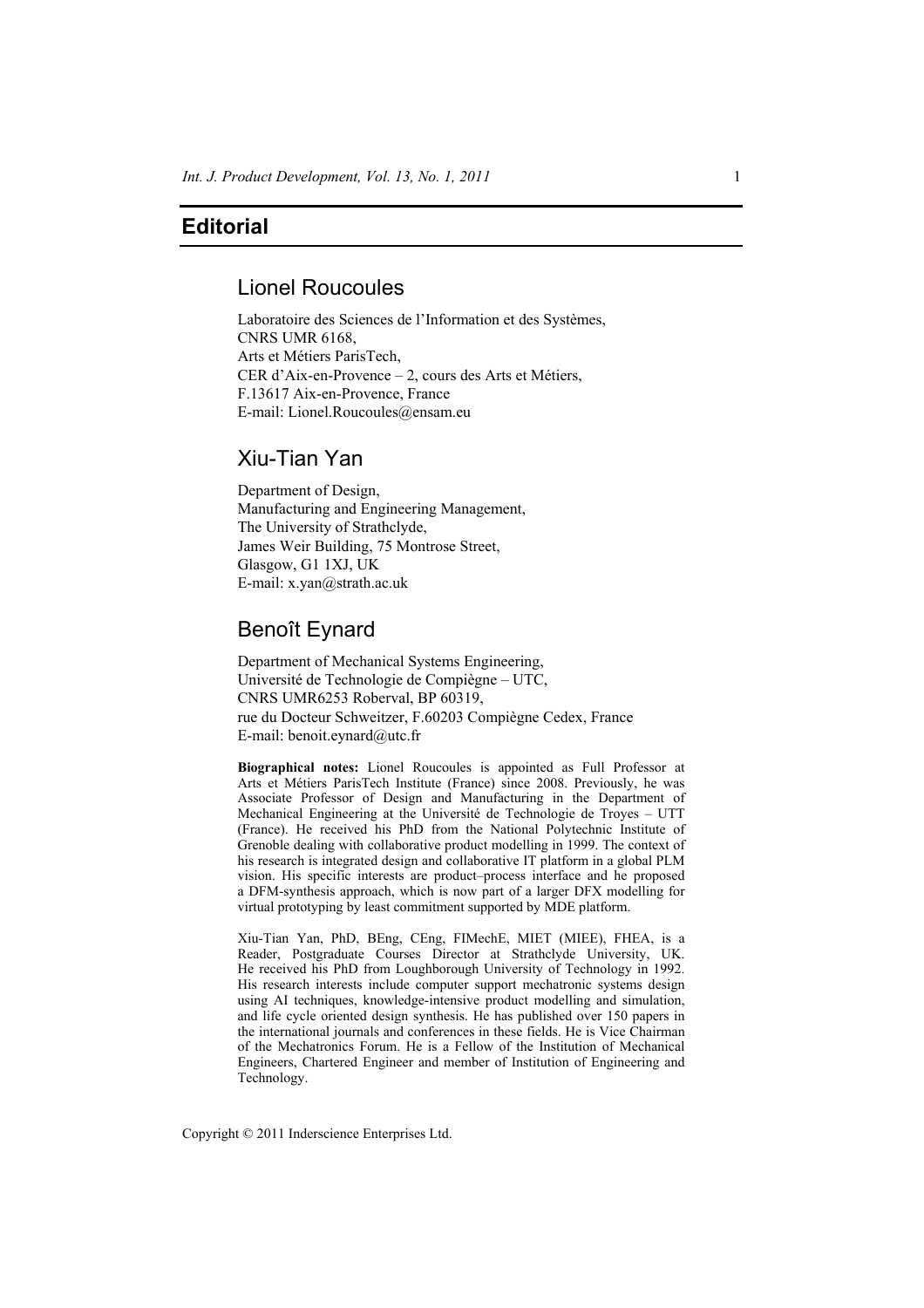#### 2 *L. Roucoules et al.*

Benoît Eynard, currently, is a Professor of the Department of Mechanical Systems Engineering of the Université de Technologie de Compiègne – UTC (France). Previously, he was an Associate Professor of Mechanical Engineering and Information Technology in the Department of Mechanical Engineering at the Université de Technologie de Troyes – UTT (France). He received a PhD from the University of Bordeaux in 1999. Currently, his research interests include collaborative design, product data exchange, product lifecycle management, virtual prototyping and digital manufacturing. He has published over 100 papers in the international journals and conferences in the above-mentioned fields.

Design for X has been established as a key design method in modern product lifecycle engineering to reduce the product development lead time, manufacturing cost and more broadly to improve the sustainability of product manufacture. Various specific techniques have been developed and used successfully in mechanical and electronic products design. In recent years, the design constraints imposed on designers have been extended from the traditional manufacturing consideration to even wider ones, including factors such as environment, legal requirements and sustainability. This has created an even bigger challenge for engineering designers to tackle the so-called lifecycle issues at the early design stages. The research question of how to consider, use and foresee all these lifecycle implications and consequences resulting from design decisions made at the early design stage becomes an important research challenge. With these advancements in design for X and ever-increasing pressure on companies to produce better products in a shorter period of time, it is imperative to survey, identify and introduce these developments to product design practitioners and academic researchers and educators.

The aim of this special issue of *International Journal of Product Development* is, therefore, to present the latest research results in this focused area, and promote an awareness of the research issues, results and tools developed to support better lifecycle engineering considerations. The special issue will present a balanced view of the challenging problem definitions, new framework and methodologies proposed to tackle them, IT-based solutions, effective approaches applied in different industrial sectors, evaluations of the approaches and identifications of future research directions.

First group of papers considers the challenges found in innovative and collaborative design and reports the outcomes of research applications supporting computer-aided design and broader computer-aided engineering. McKay et al. propose shape grammars enabling automated detection and subsequent generation of shapes based on designer's sketches. In the paper by Farrugia et al., a proposal of sketch-based parametric CAD modelling for collaborative or off-site design and real-time exchange of drawings between distributed project teams is developed. Wang et al. focus on the development of a collaborative simulation environment to support the design and analysis of mechanical products.

Second group of papers addresses the decision making, management of design decisions and rationales for these decisions and the deployment of design guidelines in product lifecycle engineering and design for X. Rehman and Yan develop a computational framework for knowledge management and decision making for conceptual design, using the so-called design context knowledge to enable the